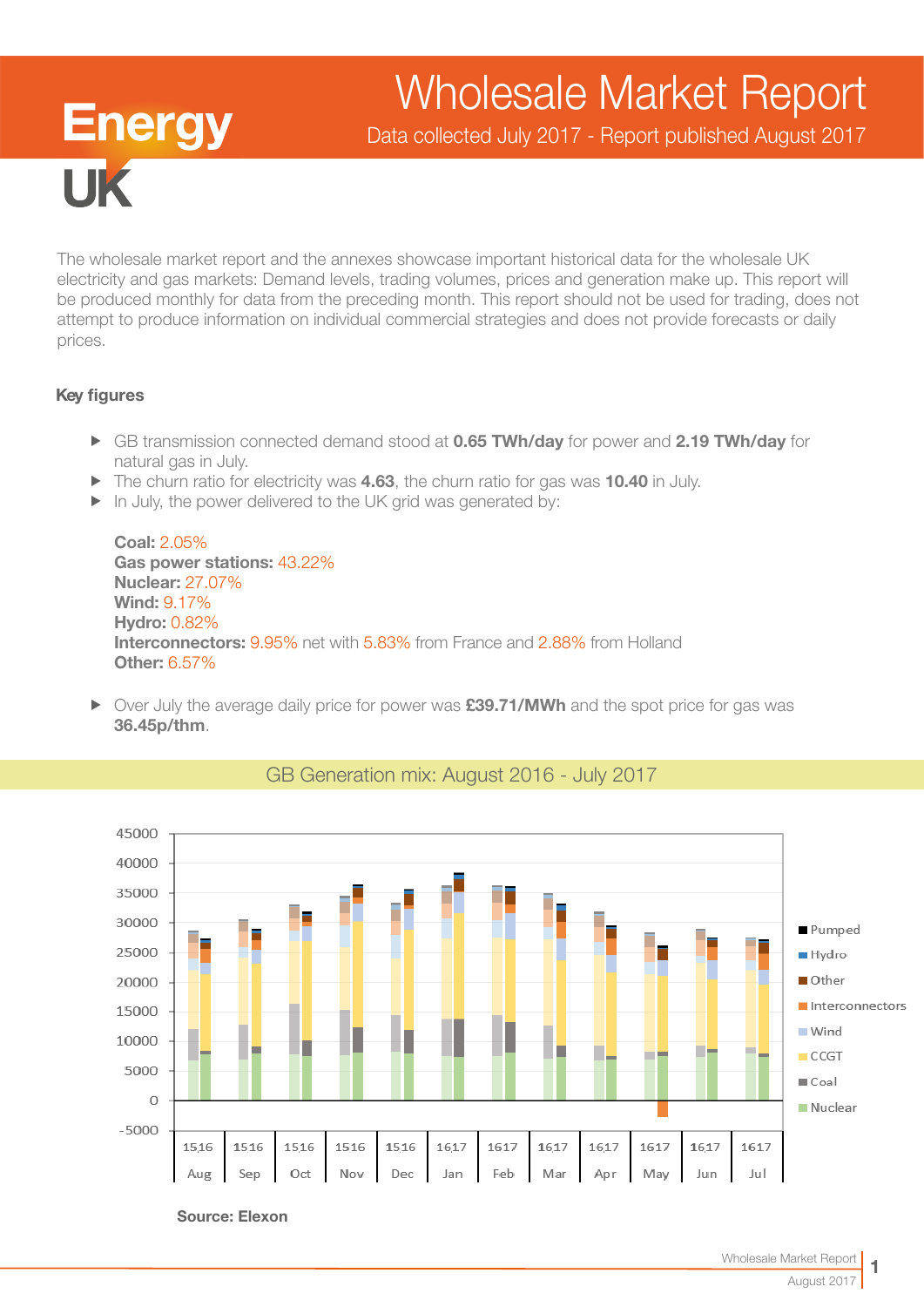## **Trading**

This graph shows the traded volumes of different types of contracts to deliver to the respective months set against demand.



## Total traded electricity delivered in last 3 months

Source: EDF & ICIS Heren



## Gas traded and delivered to Grid by delivery month

Source: National Grid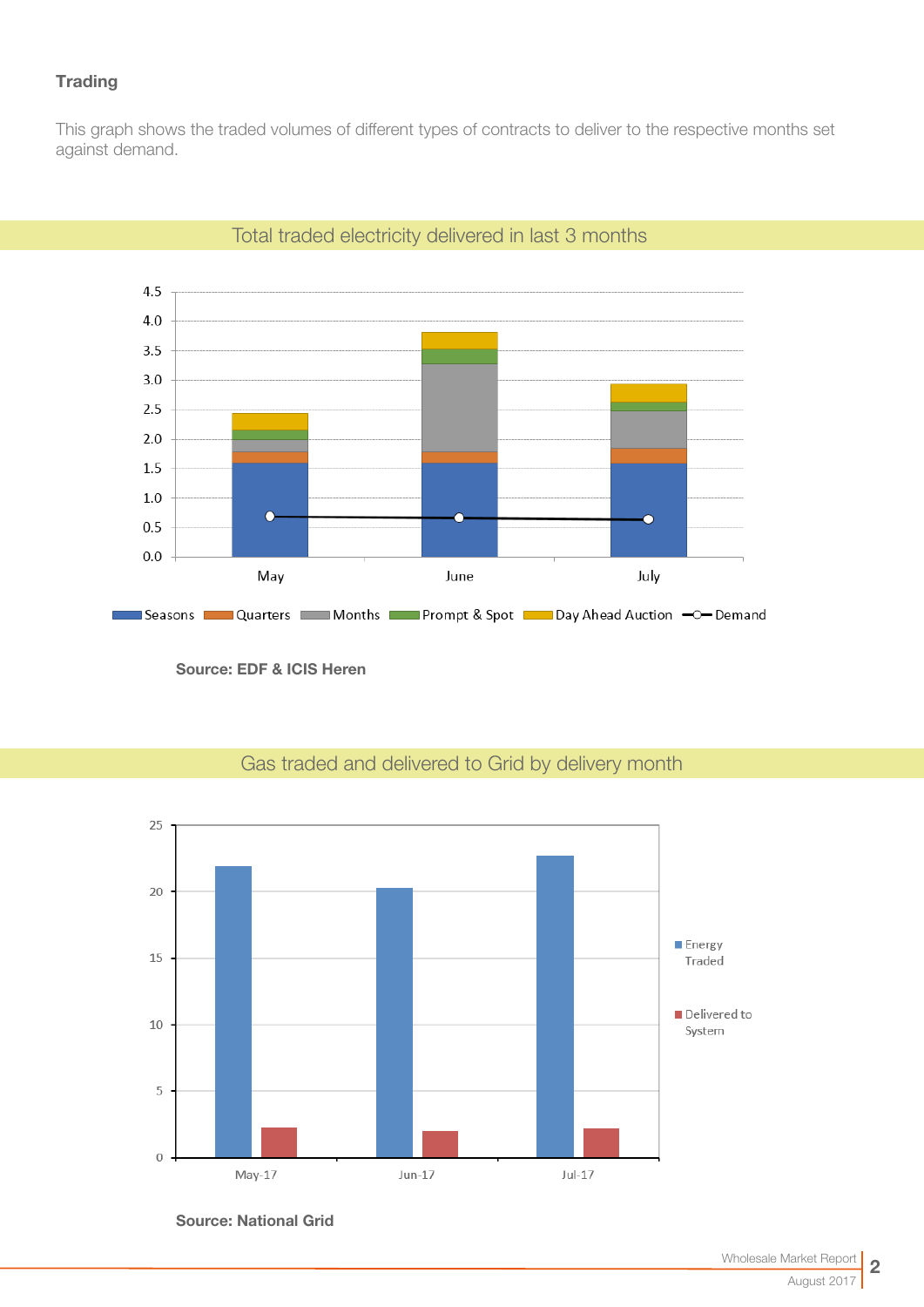## **Pricing**

These graphs illustrate relative to delivery date the difference in price you would have paid purchasing power and gas at different times. They show the historical price movements of spot, month ahead (averaged monthly) and season one, two and four ahead contracts (averaged over a season) for the past two years. For example, at the start of 2016 long term seasonal products were generally more expensive than short term products, whereas towards the end of 2016 the opposite was the case.



## Average wholesale baseload UK power prices by delivery date, £/MWh

Source: EPEX Spot, ICE (Intercontinental Exchange)

#### $100p$ Spot  $90<sub>p</sub>$  $80<sub>D</sub>$ Month 70<sub>p</sub> ahead 60<sub>p</sub> Season ahead  $50p$ Year ahead  $40p$  $30p$ **Two Years**  $20p$ ahead  $10<sub>p</sub>$ **PROT** 16 **Pump Augs** C **6-21-6-0 Dec-16** Febr<sub>12</sub> **ARY-11** Oct-14 Dec-14 Augs 15 **PROVIS August Feb** 15 **14m-15 Augé 14**

## Average gas prices traded and delivered to Grid by delivery date, p/Thm

Source: National Grid, ICE (Intercontinental Exchange)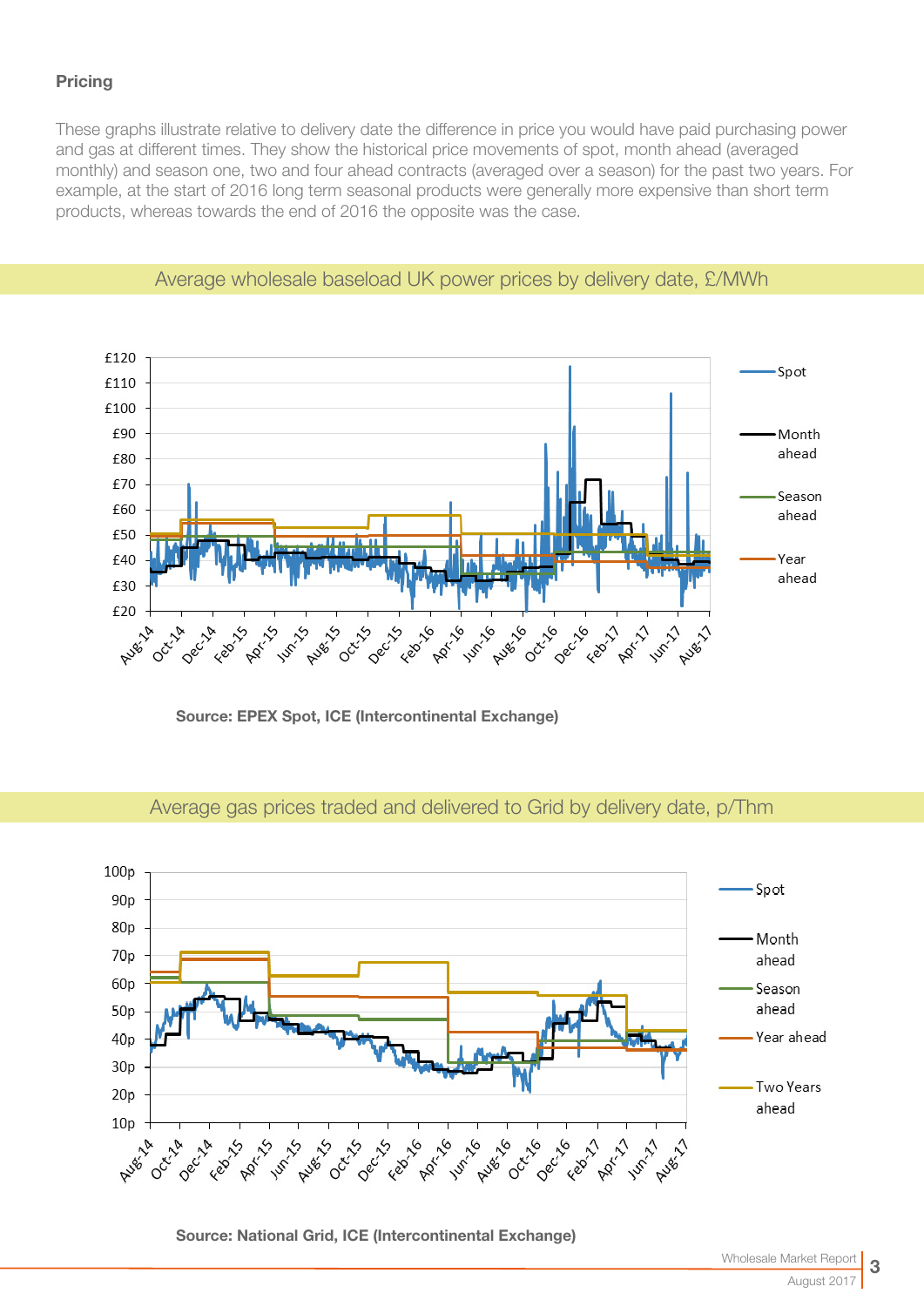**Baseload:** An amount of electric power delivered or required over a given period at a constant rate.

**BEIS:** Department for Business, Energy and Industrial Strategy.

**Churn ratio:** Here means the ratio for a specific time period between; volumes of trades to deliver on that period and; the total demand over that period. Typically volumes traded are over 10 to 20 times demand in the gas wholesale market, whereas for the electricity wholesale market the ratio is typically less than 4.

kWh: Kilowatt-hour, a unit of energy equal to delivering 1kW for an hour, which is commonly used for retail pricing.

LEBA: London Energy Brokers' Association. The members of LEBA facilitate bilateral trades between parties, termed Over the Counter (OTC) trades.

**Liquidity:** A liquid market is one where there are ready and willing buyers and sellers and where what is being bought and sold is easy to price and can trade without a significant price impact. Liquid markets are ones where there is a high turnover and where volumes traded are significant.

**LNG:** Liquefied Natural Gas. Natural gas is easier to transport in liquid form if a pipeline is not available as it requires less space.

**Month ahead:** Electricity traded for delivery in the next month

**National Grid:** A regulated company which operates the Electricity and Gas transmission systems.

**NBP (National Balancing Point):** The virtual hub at which all gas flows onto and out of the gas grid are set against.

**Season ahead:** trade for electricity delivered in a particular future season – summer or winter.

**Seasons:** There are two season for wholesale energy: Winter which runs from October to March and; Summer which runs from April to October.

**Thm:** Therm, a non-SI measurement of heat energy which companies use to measure their gas needs. Burning one therm of gas is approximately equivalent to releasing 29.3 KWh of energy (before heat loss).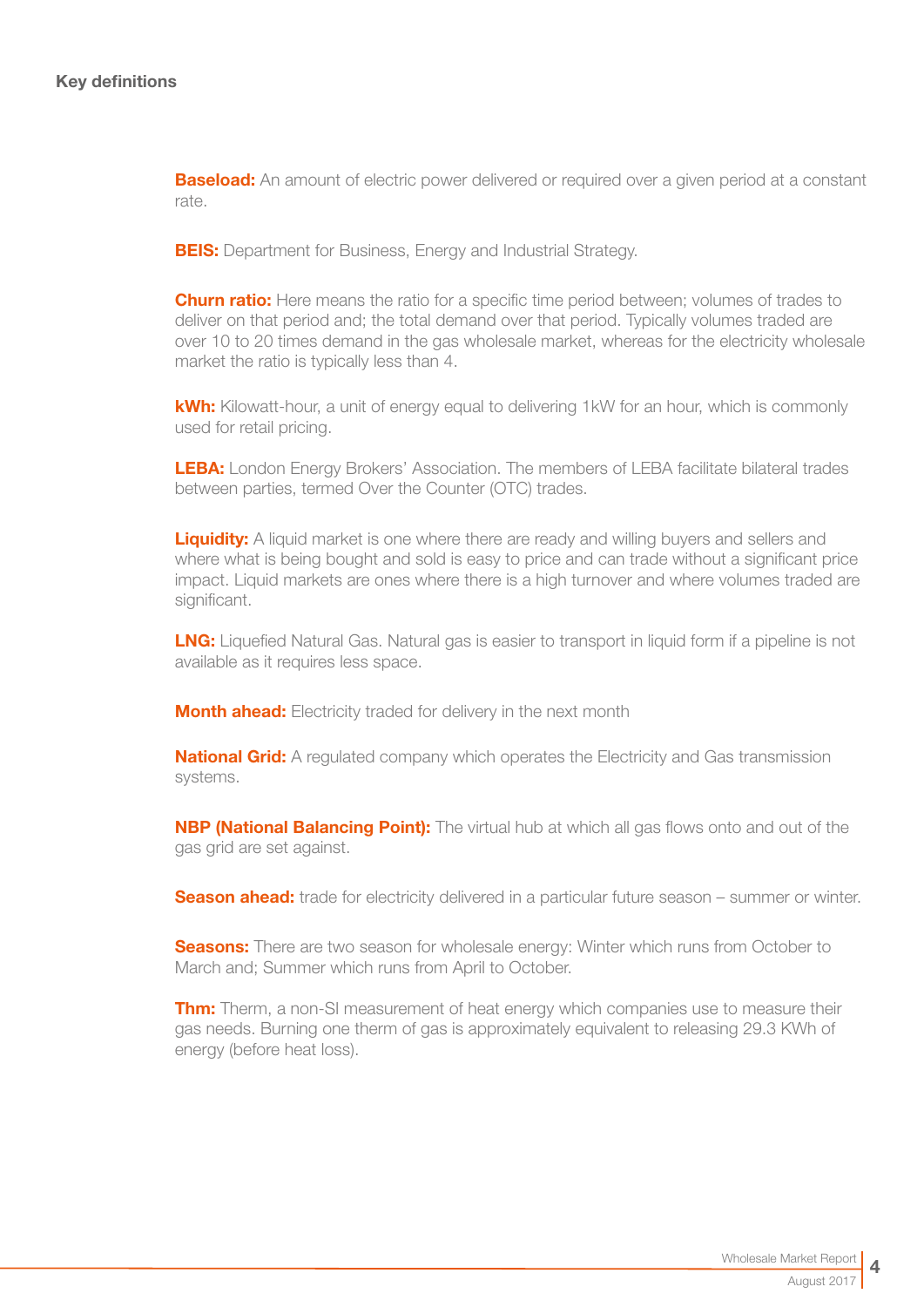#### Additional data on wholesale market activity can be found on the following links:

#### Supply and demand data

BM reports Market Index Data[: www.bmreports.com/bwh\\_Mid.htm](http://www.bmreports.com/bwh_Mid.htm)  Gridwatch[: www.gridwatch.templar.co.uk/index.php](http://www.gridwatch.templar.co.uk/index.php)

#### Prices data

Spot Exchange prices EPEX SPOT UK: http://www.epexspot.com/en/ N2EX: [www.n2ex.com/marketdata](http://www.nordpoolspot.com/Market-data1/N2EX/) 

#### Forward exchange prices

NASDAQ: [www.nasdaqomx.com/commodities/markets/marketprices](http://www.nasdaqomx.com/commodities/markets/marketprices )  The ICE: [www.theice.com/marketdata/reports/ReportCenter.shtml#report/10](http://www.theice.com/marketdata/reports/ReportCenter.shtml#report/10 )

#### Over-the-Counter (OTC) prices

London Energy Brokers' Association (LEBA): [www.leba.org.uk/pages/index.cfm?page\\_id=41&title=uk\\_power\\_prompt](http://www.leba.org.uk/pages/index.cfm?page_id=41&title=uk_power_prompt 
) 

### Price reporting agencies

ICIS Heren: [www.icis.com/heren](http://www.icis.com/heren)  Platts: [www.platts.com](http://www.platts.com/) Argus: [www.argusmedia.com/Power](http://www.argusmedia.com/Power)

Press Office 020 7747 2959

#### Energy UK Charles House 5 - 11 Regent Street London SW1Y 4LR

020 7930 9390 [www.energy-uk.org.uk](http://www.energy-uk.org.uk) [@energyukcomms](http://twitter.com/EnergyUKcomms)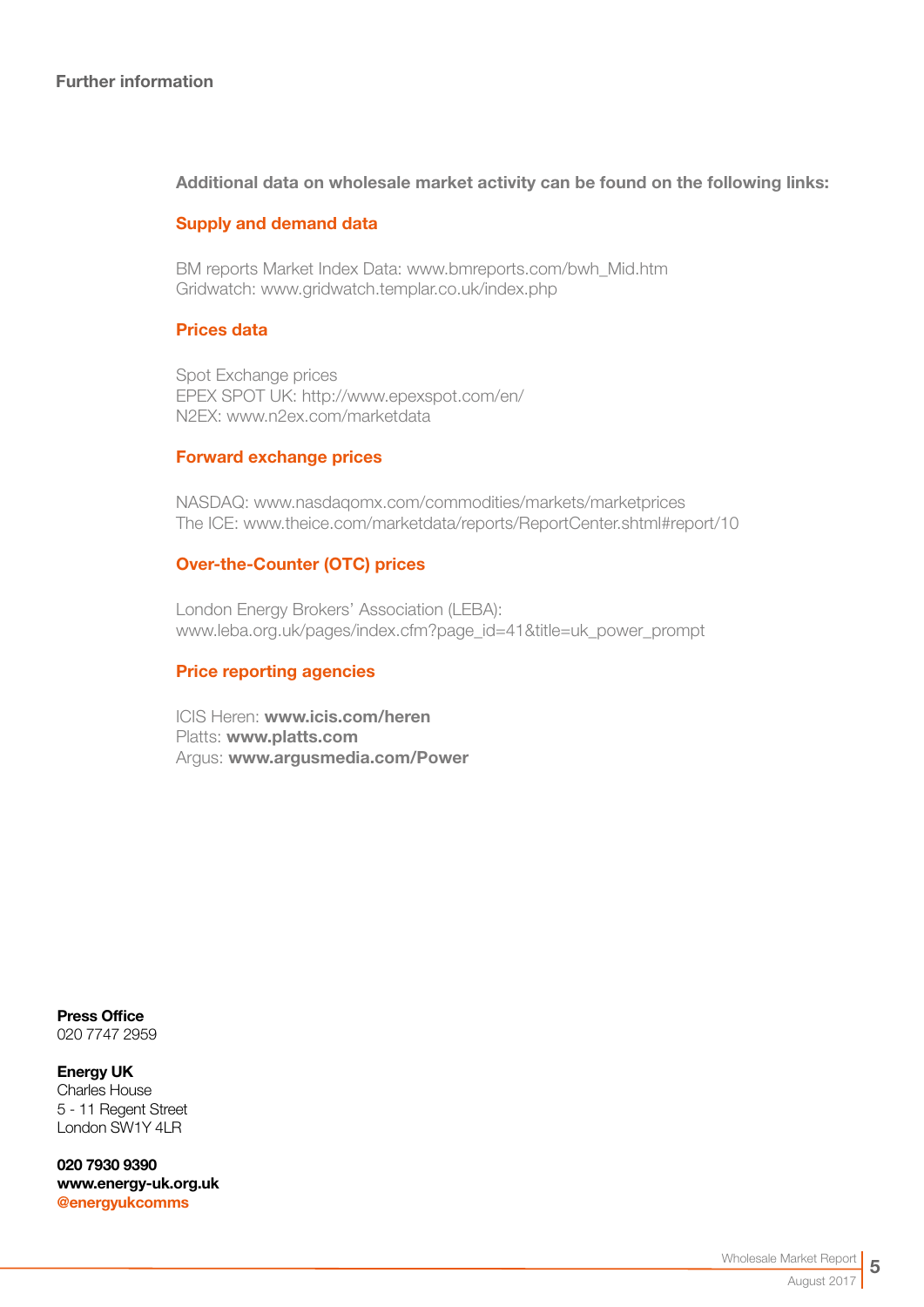# Wholesale Market Report Annex

#### Forward trading volumes

These graphs show the levels of liquidity in the forward power and gas market.



Source: EDF and ICIS Heren



Natural gas forward volumes traded by month, TWh

August 2017

6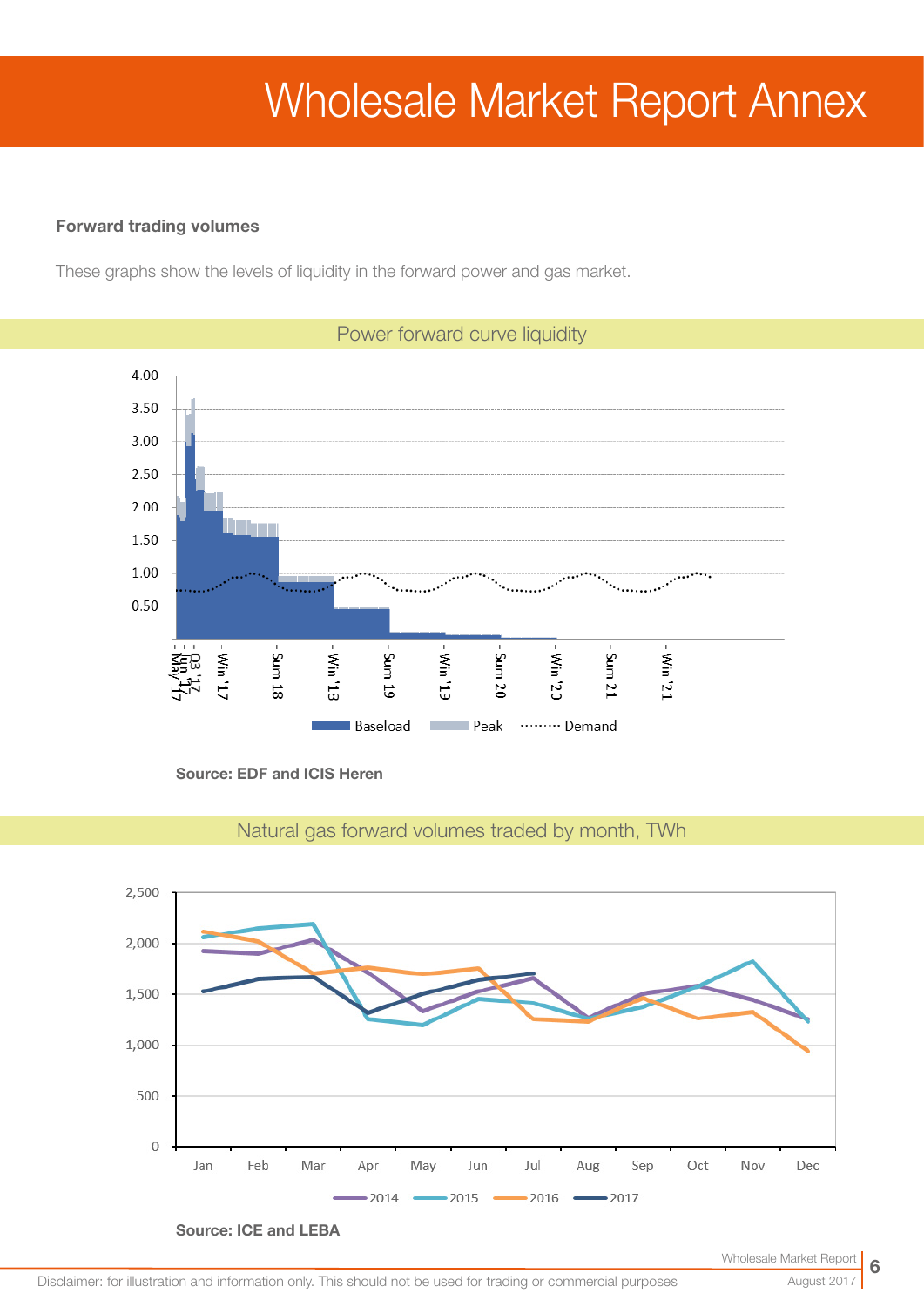In 2015, final consumption (excluding losses and energy industry own use) across the economy was 303 Terawatt hours (TWh), split into three groups:

#### Industrial: 92.35 TWh

#### Domestic: 108.16 TWh

#### Commercial premises, public administration, transport and agriculture: 102.24 TWh

In 2015 the UK produced 460.80 TWh of natural gas, imported 492.38 TWh and exported 161.57 TWh.

In 2015, 336.82 TWh of natural gas was imported by pipelines, of which 298.77 TWh came from Norway, 35.93 TWh from the Netherlands and 2.12 TWh from Belgium. Additionally 152.40 TWh of liquefied natural gas (LNG) was imported, of which the vast majority at 141.14 TWh came from Qatar.

Gas consumption was split by:

#### Domestic: 292.42 TWh

#### Industry: 94.47 TWh

#### Other uses such as non-energy uses, commercial and public: 103.43 TWh

#### Energy industry (mainly used as fuel to produce electricity): 296.06 TWh

The average domestic customer gas consumption in 2015 was 12,962 kilowatt hours (kWh) or 13,983 kWh adjusted for temperature; approximately sufficient\* to boil a kettle nearly 126,000 times.

The average electricity consumption per household in 2015 was 3,938 kilowatt hours (kWh) or 3,994 kWh adjusted for temperature; approximately equivalent to boiling a kettle 36,000 times.

\* One kilowatt hour is approximately enough to boil a kettle nine times

#### Source: DUKES 2016 and Energy Consumption in the UK 2016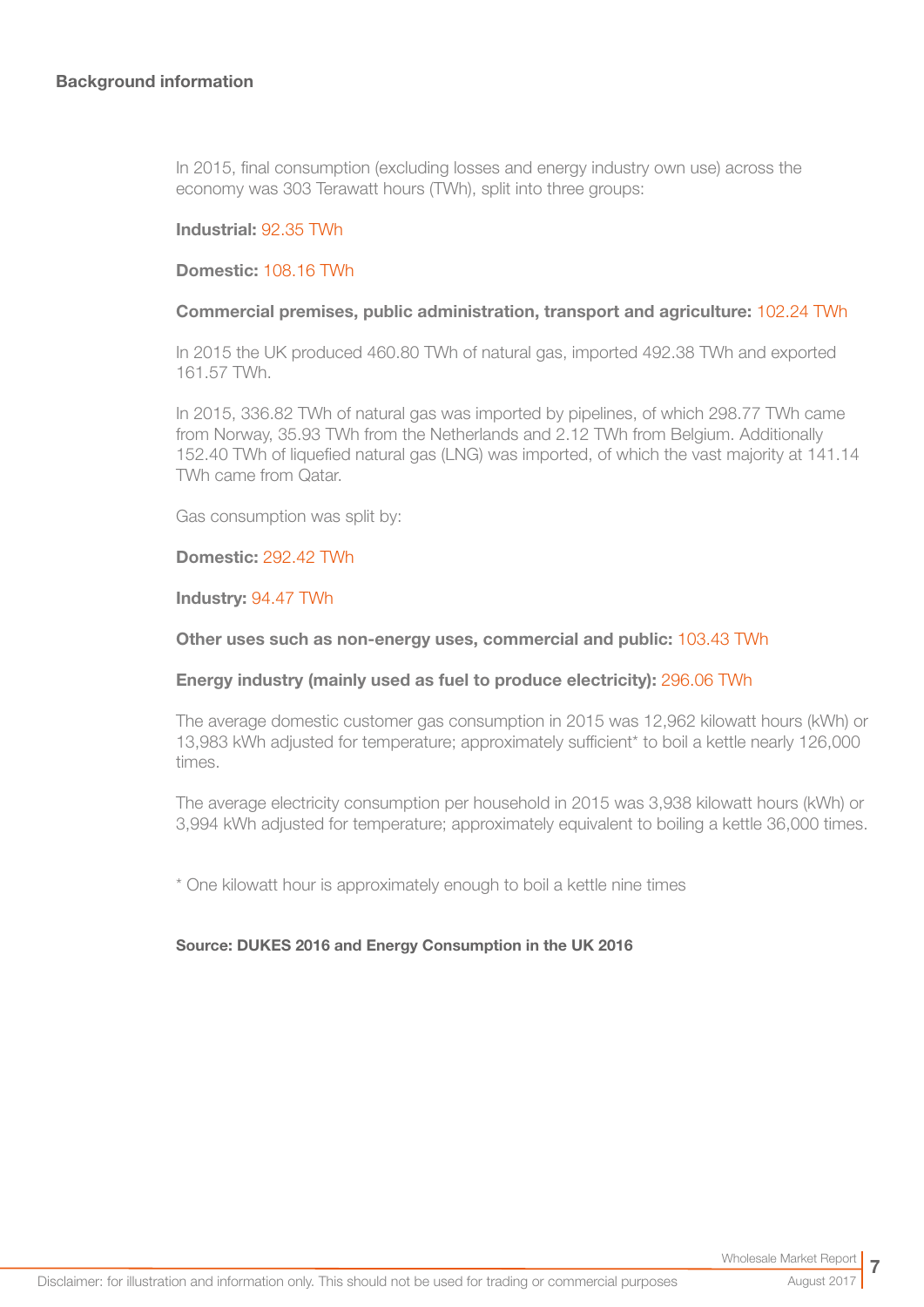#### Baseload power prices to deliver to the GB grid £/MWh

These graphs show the daily price of traded power contracts to deliver to the GB grid.

Baseload power day ahead auction

## Volume weighted average price, £/MWh



Source: EPEX Spot

## Baseload power front month







August 2017

8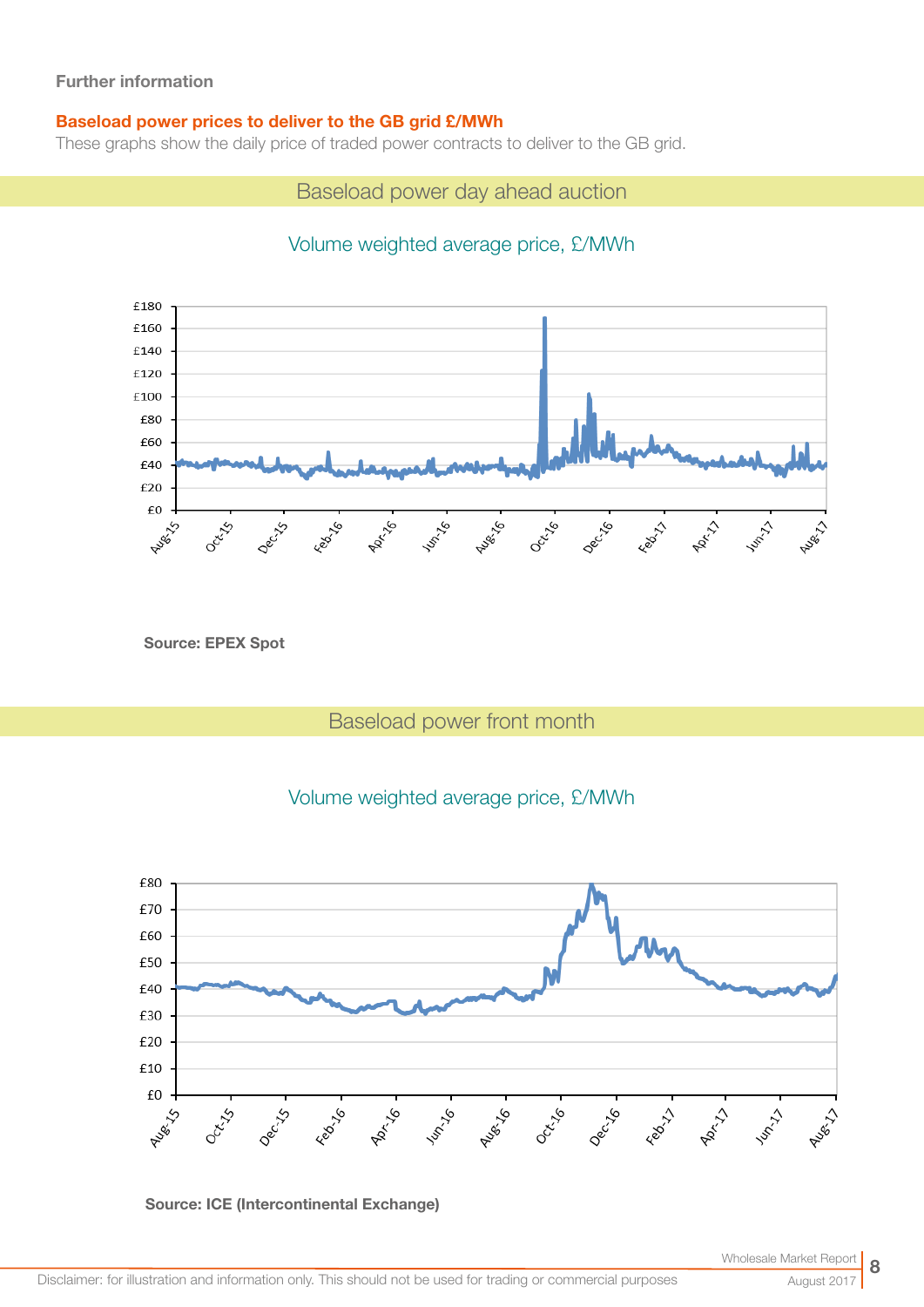## Baseload power front season

#### £70 £60 £50 £40 £30 £20 Winter 15/16 Summer 16 Winter 16/17 Summer 17 **Winter 17/18** £10 £0 Augéne **ARK-16 Pussive Process Max**ive Jun-16 July 16 Nov-15 Jan-16 Sep 15 Auge 13 Feb<sup>1</sup>y8-18 **Get of Lay of Get** Part of the Asian St. July 2

## Volume weighted average price, £/MWh

Source: ICE (Intercontinental Exchange)

Baseload power season+2

## ICE settlement price, £/MWh



Source: ICE (Intercontinental Exchange)

August 2017

9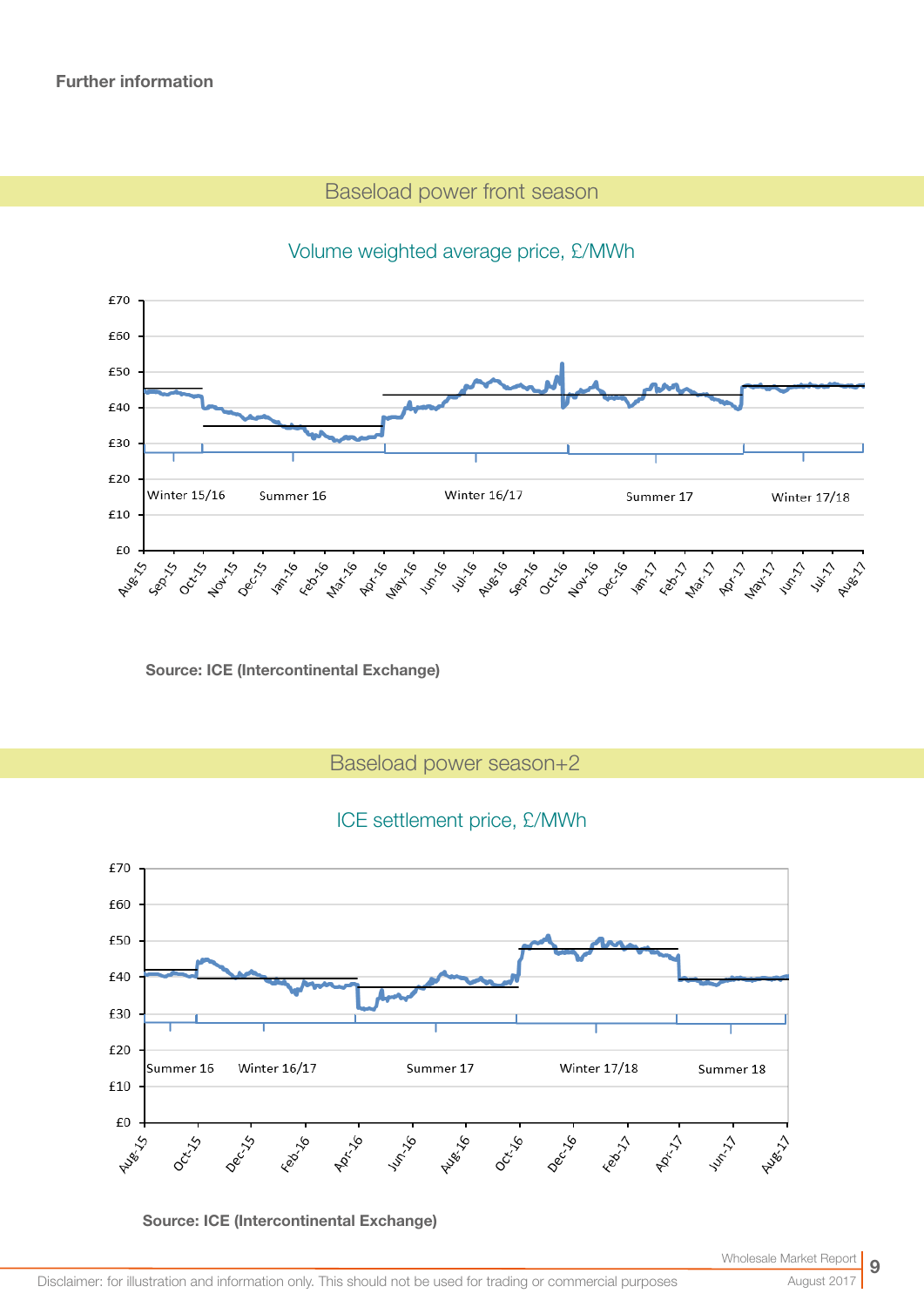## Baseload power season+3

## ICE settlement price, £/MWh



Source: ICE (Intercontinental Exchange)

Baseload power season+4





Source: ICE (Intercontinental Exchange)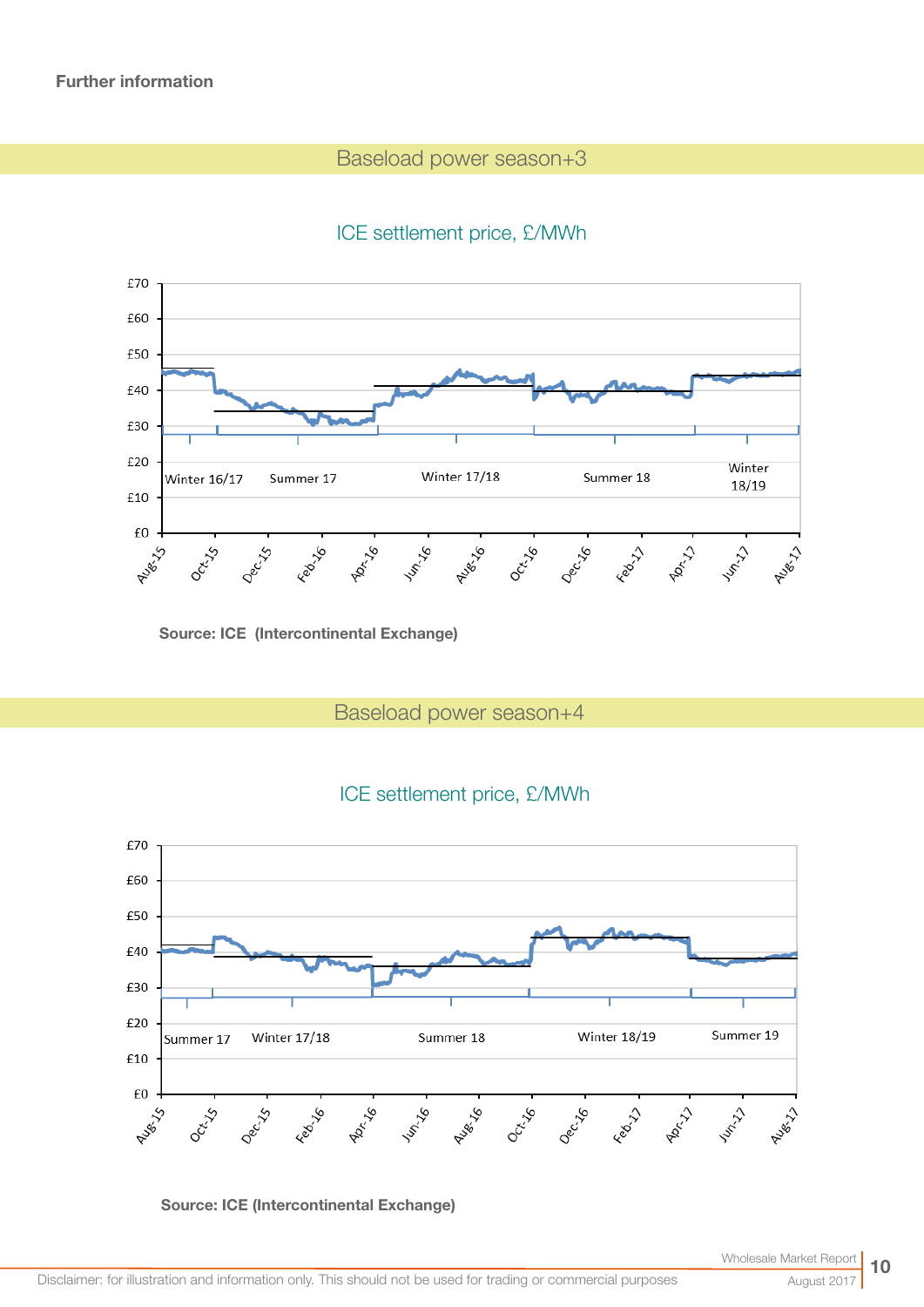### Natural gas prices to deliver to the GB grid p/thm

These graphs show the daily price of traded gas contracts to deliver to the GB gas grid at NBP.

## Natural Gas system average daily price



## Volume weighted average price, p/thm

Source: National Grid

Natural gas front month

## ICE settlement price, p/thm



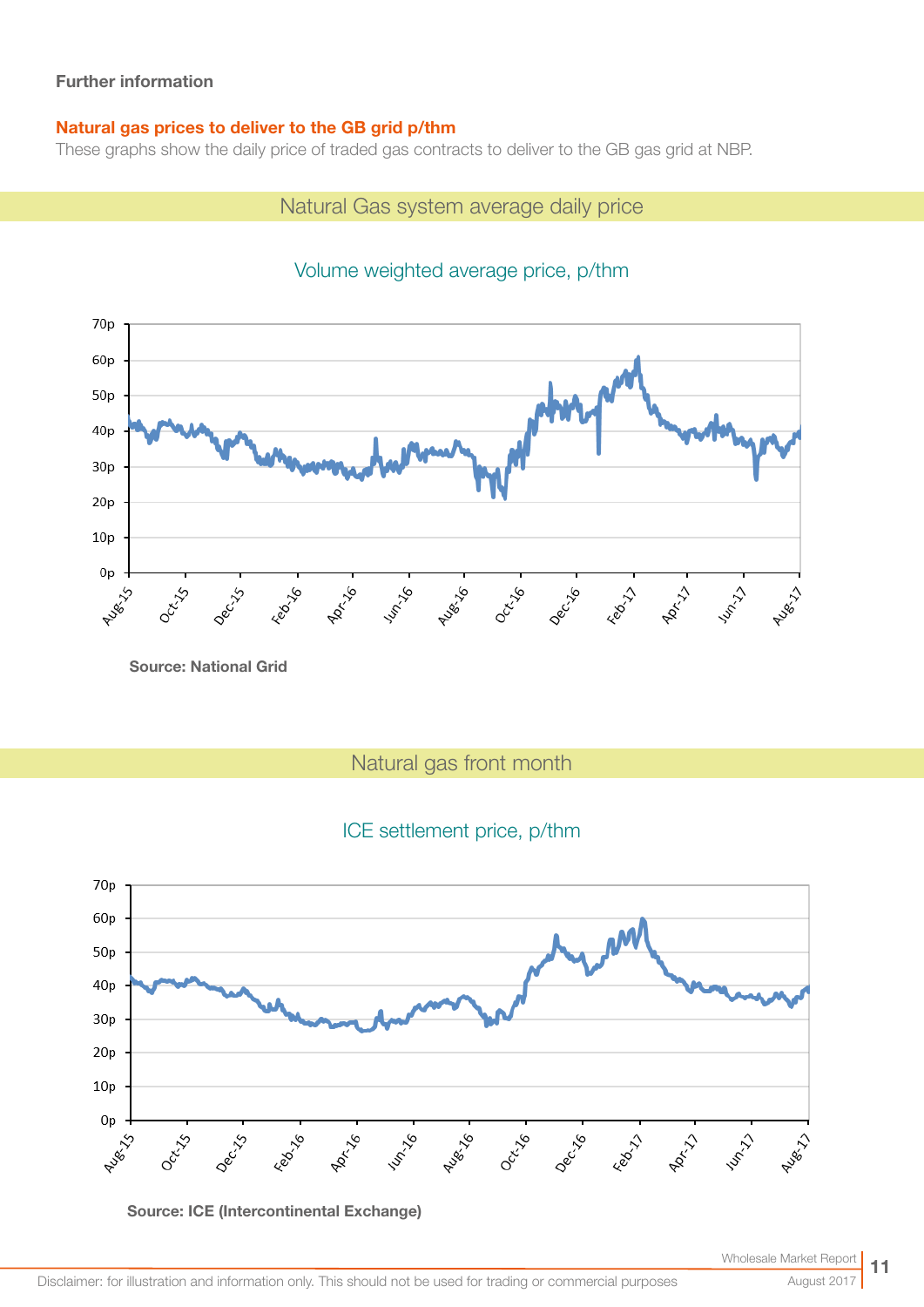## Natural gas season+1

## ICE settlement price, p/thm



Source: ICE (Intercontinental Exchange)

Natural gas season+2

## ICE settlement price, p/thm



#### Source: ICE (Intercontinental Exchange)